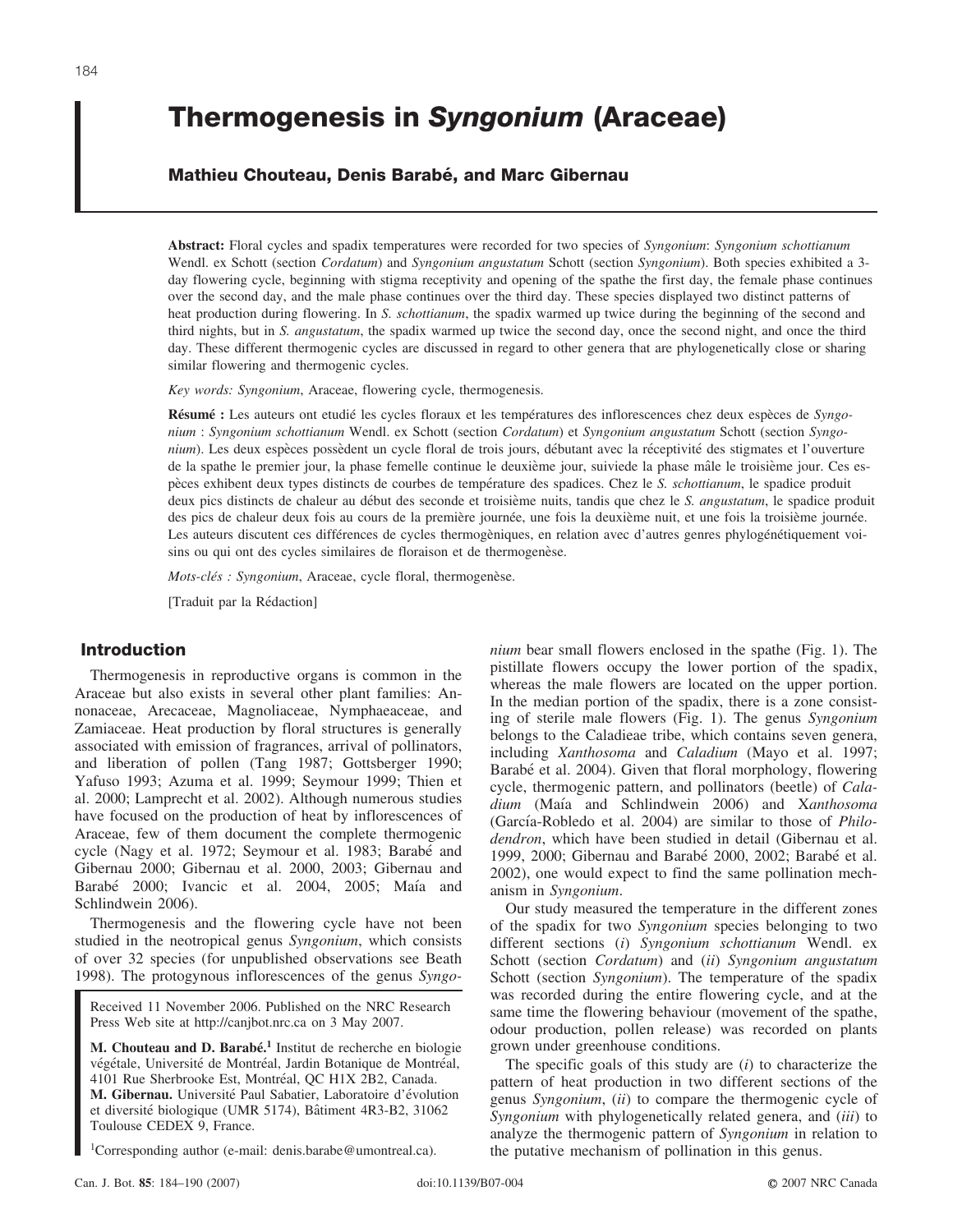**Fig. 1.** (A) Inflorescence of *Syngonium schottianum* during the first day of the flowering cycle. (B) Inflorescence of *S. schottianum* during the first day of the flowering cycle. The spathe (left) has been removed from the inflorescence, and the different zones of the spadix (right) can be observed. FF, zone of female flowers; SMF, zone of sterile male flowers; MF, zone of male flowers. Scale bar = 6 cm.



**Fig. 2.** (A) Inflorescence of *S. schottianum* during the first day of the flowering cycle. The constricted zone of the spathe is fully open (arrow), and access to the pistillate flowers (lower zone of the spadix) is possible. (B) Inflorescence of *S. schottianum* during the third night of the flowering cycle. Filamentous pollen is released from the male zone, which falls and accumulates in the bowl formed by the constriction zone of the spathe (arrow). Scale bar = 4 cm.



# **Materials and methods**

*Syngonium schottianum* Wendl. ex Schott (section *Cordatum*) is a hemiepiphyte. The four inflorescences per axil open successively at the base of the leaves. The spadix, measuring between 18.6 and 20.2 cm, is whitish and about one-third shorter than the spathe. The female flowers occupy the lower portion (2.8–3.5 cm) of the spadix, whereas the male flowers are located on its upper portion (13.8–14.2 cm). In between, there is a short intermediate zone (2–2.5 cm long) of sterile male flowers. The spathe is 22–26 cm long and green with red stripes on the tube. There is a clearly defined constriction zone at the level of the spadix between sterile and fertile male flowers (Figs. 1 and 2).

*Syngonium angustatum* Schott (section *Syngonium*) is a hemiepiphyte that usually grows below the tree canopy. The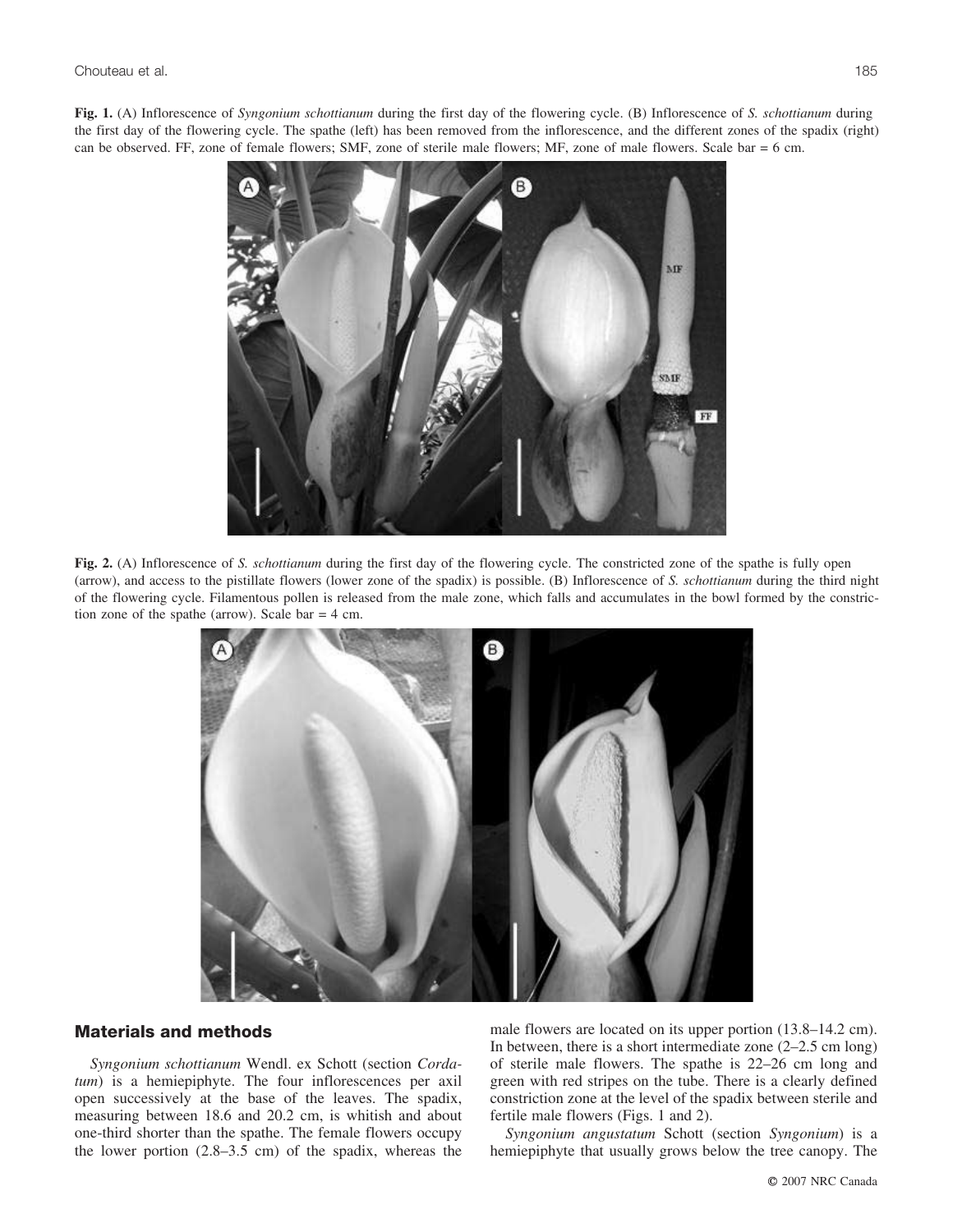inflorescences, generally seven per axil, are situated in the upper part of the plant. The spadix (4–8.5 cm) is whitish and about half the length of the spathe. The female flowers occupy the lower portion (1.3–2.6 cm) of the spadix, whereas the male flowers are located on its upper portion (2.5–6.5 cm). In between, there is a short intermediate zone  $(0.2-0.4 \text{ cm} \text{ long})$  of a few  $(8-17)$  closely packed sterile male flowers. The green spathe (7–14 cm long) has a constriction zone at the level of the spadix between the sterile and fertile male flowers.

This study was conducted during the fall of 2002 at the Montreal Botanical Garden and Montreal Biodôme. Individual *Syngonium* plants were monitored regularly, and the flowering cycle temperatures were recorded during the opening of the inflorescence. The temperatures of five inflorescences belonging to the same plant were measured for *S. schottianum*, as were five inflorescences of *S. angustatum* belonging to two different plants. Temperatures of the different zones of the spadix and ambient air were recorded every 20 min with two Digi-Sense<sup>®</sup> DualLogR<sup>®</sup> thermocouple thermometers. The two probes of one thermometer were inserted approximately 5 mm deep into the spadix in the middle of the fertile male and sterile male zones. The sterile male zone of *S. angustatum* was not measured because it was too thin; inserting a probe would have broken the spadix. In this species, one probe of the thermometer was inserted into the middle of the female and male zones, and the third probe was used to record ambient air temperature. Voucher specimens were deposited at the Marie-Victorin Herbarium (MT): *S. angustatum* (*Barabe´* 217), *S. schottianum* (*Barabe´* 212).

### **Results**

Flowering appears to be asynchronous for the two species, with inflorescences opening successively on the same individual. The flowering cycle was a 3-day process in both species: the spathe began to open during mid-morning or early afternoon of the first day of the flowering cycle. At this time, the stigmas were already moist, and no heat production was recorded (Figs. 3 and 4). By the end of the afternoon, the upper portion of the spathe was wide open (1/2 to 2/3 of the spathe length). At this stage, the constriction zone of the spathe was broadly opened, and access to the pistillate flowers was possible (Fig. 2A). In both species, the opening of the spathe was associated with a small increase of the spadix temperature. During the second day of the flowering cycle, the spadix began to warm up and a spicy odor emanated from the inflorescence throughout the entire day. On the third day, the spathe constricted the spadix at the level of the upper sterile male flowers by slowly folding around it. By late afternoon, 1–2 h before pollen release, the lower part of the spathe was strongly constricted around the sterile zone of the spadix, and the pistillate flowers were no longer accessible, while the upper spadix part was still fully exposed (Fig. 2B). At this time, the anthers released large quantities of pollen clustered in filaments, which fell and accumulated in the bowl formed by the constriction of the spathe (Fig. 2B). The release of pollen was associated with the end of the thermogenic cycle (Figs. 3 and 4) and the production of a strong fragrance.

Because recorded data were similar between individuals belonging to the same species, only one temperature measurement is shown for each species, but the temperature values and times are means of five records per species.

In *S. schottianum,* the three zones (male, sterile male, and female) of the spadix are synchronized in regard to temperature variations (Fig. 3A). The temperatures of the fertile and sterile male flower zones peaked at  $36.2 \pm 0.8$  °C on the evening of the second day and at  $32.4 \pm 3.0$  °C on the evening of the third day. This second temperature increase (associated with pollen release) peaked earlier (1908  $\pm$  0038 hours) than on the previous night (1922  $\pm$  0015 hours). With regard to temperature differences between the inflorescence zones and ambient air (Fig. 3B), the fertile and sterile male flower zones were  $16.2 \pm 0.7$  °C warmer than ambient air during the first peak (second night) and  $12.2 \pm 3.0$  °C warmer during the second peak (third night). Between the two nights, the temperature of the fertile and sterile male flower zone was  $5.7 \pm 1.5$  °C above ambient temperature. The temperature of the female flowers remained more or less constant within the floral chamber during the thermogenic cycle, following the temperature variations of fertile and sterile male zones but without any peak.

During the morning of the second day of flowering of *S. angustatum* (Fig. 4A), the temperature started to increase only in the male zone and peaked at  $29.8 \pm 2.7$  °C (0932  $\pm$ ) 0056 hours). Then the male zone cooled down but remained clearly higher (2.1  $\pm$  0.3 °C) than ambient air temperature before peaking a second time in the afternoon of the same day, at  $28.4 \pm 3.5$  °C (1511  $\pm$  0043 hours). Early during the night, the temperature of the male zone began to rise, peaking at  $25.7 \pm 0.2$  °C (2158  $\pm$  0105 hours). The male zone then cooled to  $20.2 \pm 0.8$  °C and peaked again shortly after at  $28.8 \pm 0.1$  °C in association with the release of pollen  $(0816 \pm 044$  hours), on the third day. The last heating peak was not very clear because of variations in ambient air temperature, which induced decreases in the spadix temperature (Figs. 4A and 4B). During the first peak, male flowers were 9.4  $\pm$  4.7 °C warmer than ambient air and during the second peak, they were 7.6  $\pm$  3.6 °C warmer. In the evening, the male zone rose again to  $5.3 \pm 0.1$  °C above air temperature and still  $6.2 \pm 0.9$  °C warmer than ambient air on the morning of the third day, when pollen was then released (Fig. 4B).

When comparing the temperature differences between the spadix and ambient air for *S. schottianum* and *S. angustatum*, two distinct patterns are revealed (Figs. 3B and 4B). For *S. schottianum* (section *Cordatum*), two clear peaks appeared early on two successive nights, and the rest of the time, spadix temperatures remained higher than ambient air (Fig. 4B). For *S. angustatum* (section *Syngonium*), inflorescence temperature peaked three times during the second day (once in the morning, again in the afternoon, and a third time before midnight) followed by a final heating peak on the morning of the third day.

#### **Discussion**

In *S. schottianum*, there is a "two peak" pattern of heat production (Fig. 3B). A peak occurs after the second sunset, followed by a ''plateau'' (e.g., a prolonged heating) phase,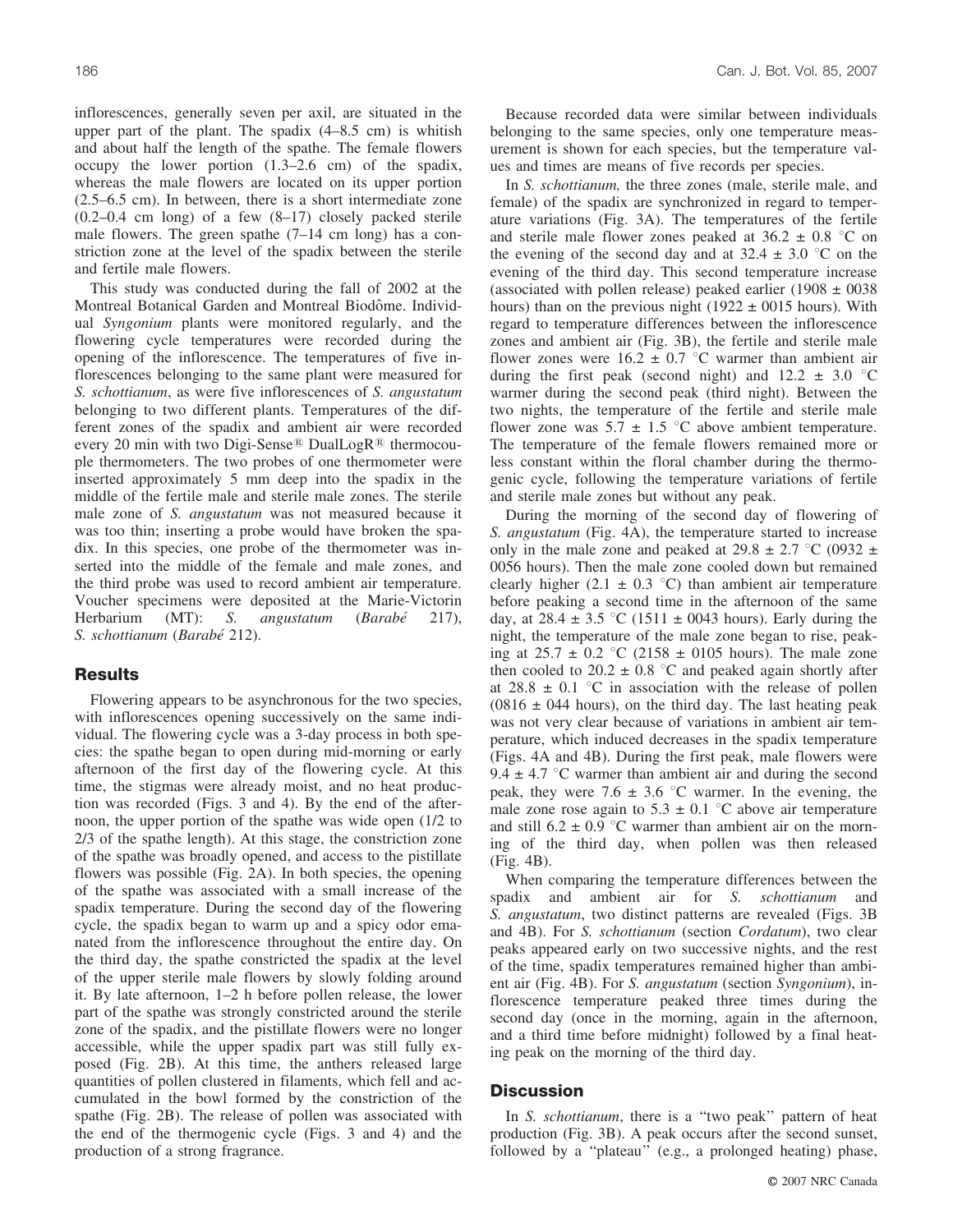**Fig. 3.** (A) Temperature curves (°C) of the male zone, the sterile male zone, the female zone, and the ambient air during 4 successive days of flowering for *S. schottianum*. (B) Curves of differences in temperature ( $\degree$ C) between the male zone, the sterile male zone, and the female zone, and the ambient air during 4 successive days of flowering for *S. schottianum* with information on the flowering cycle. The flowering cycle is completed during the first 3 d.



during which the temperature of the different zones (female, sterile male, and fertile male) is maintained  $4-7$  °C above ambient air temperature until the third night, when the second peak occurs, in association with pollen release. The "plateau" phase is not always very clear because of the rapid increase of ambient temperature before noon (Figs. 3A and 3B). The amplitude of the first peak  $(35-37 \degree C)$  and its occurrence under greenhouse conditions (Montréal in October– December) is in accordance with unpublished observations made by Beath (1998) on the same species at La Selva Biological Station, which is visited by beetles (supposedly *Erioscelis columbica*: Dynastinae, Scarabaeideae). At anthesis, during the second peak, Beath (1998) reported that pollinators are attracted a second time to the inflorescence to eat pollen. Observations in the field and results obtained under greenhouse conditions are thus similar.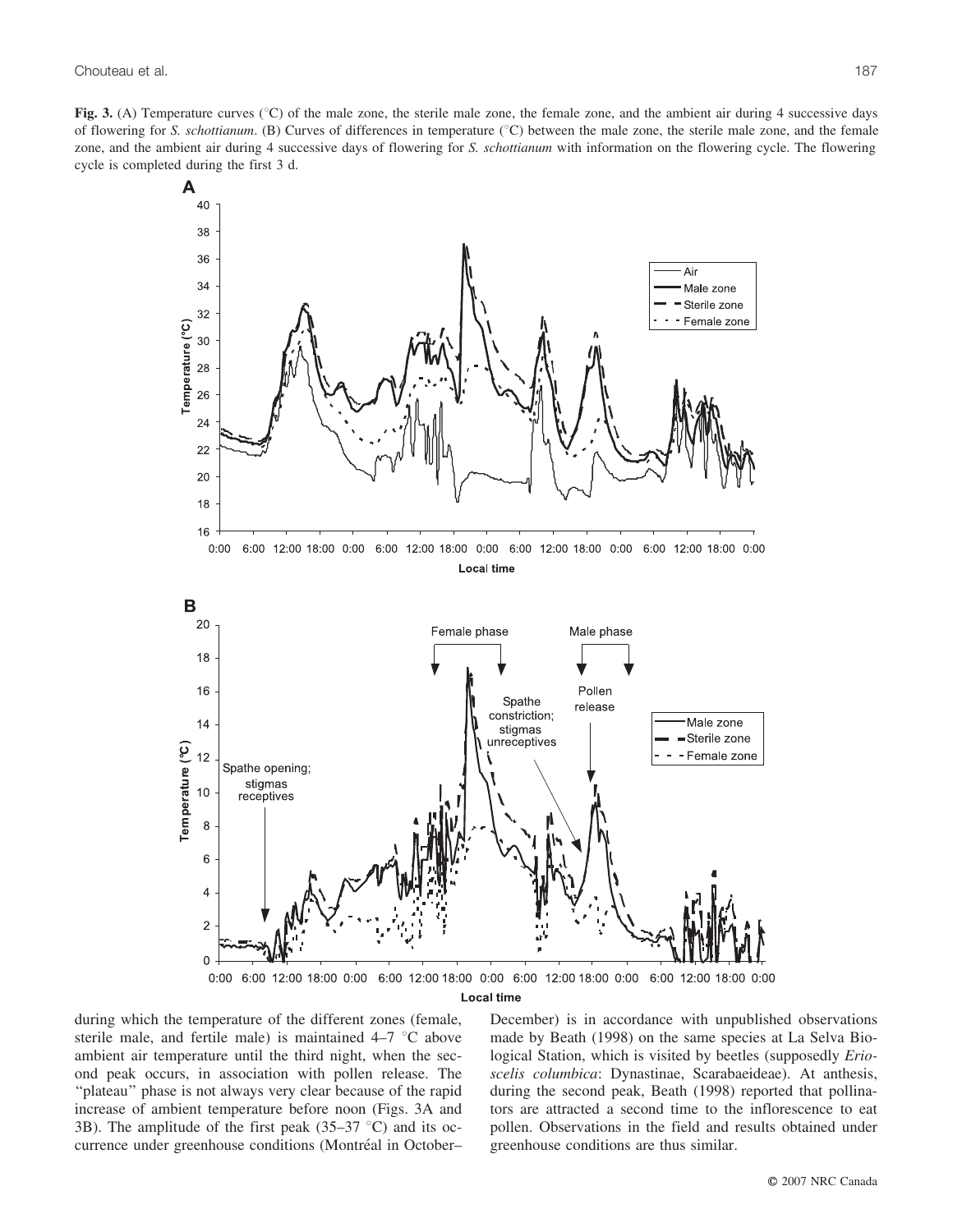**Fig. 4.** (A) Temperature curves (°C) of the male zone, the female zone, and the ambient air during 4 successive days of flowering for *Syngonium angustatum*. (B) Curves of differences in temperature (°C) between the male zone, the female zone, and the ambient air during 4 successive days of flowering for *S. angustatum* with information on the flowering cycle. The flowering cycle is completed during the first 3 d.



*Syngonium angustatum* shows a different pattern of heat production from that of *S. schottianum*. The spadix temperature of the smaller *S. angustatum* displays a ''four peak'' pattern: the male zone temperature peaks three times on the second day (once in the morning, again in the afternoon, and a third time around midnight) followed by a final heating peak on the morning of the third day (Fig. 4B). As in *S. schottianum*, our results indicate that *S. angustatum* has the capacity to remain warm for a prolonged time, even if spadix size and volume are much smaller. The smaller inflorescence of *S. angustatum* releases pollen during the day when ambient air temperature is higher than at night.

In the *Syngonium* species studied, the initial heating

peaks, one for *S. schottianum* and two for *S. angustatum*, may be associated with the attraction of pollinators, which arrive, potentially, carrying pollen from another plant to the female flower (Beath 1998). After this first peak, the spathe tube closes and strongly constricts the spadix above the sterile male flower zone. At this stage, only the fertile male flowers are accessible to pollinators and contrary to what has been reported for the genus *Philodendron* (Gibernau et al. 1999, 2000; Gibernau and Barabé 2002), the spathe does not loosen or open later in the flowering cycle to permit pollinators to exit the inflorescence as pollen is released. The strong constrictions of the spathe in *Syngonium* suggest that pollinators do not remain in the floral chamber throughout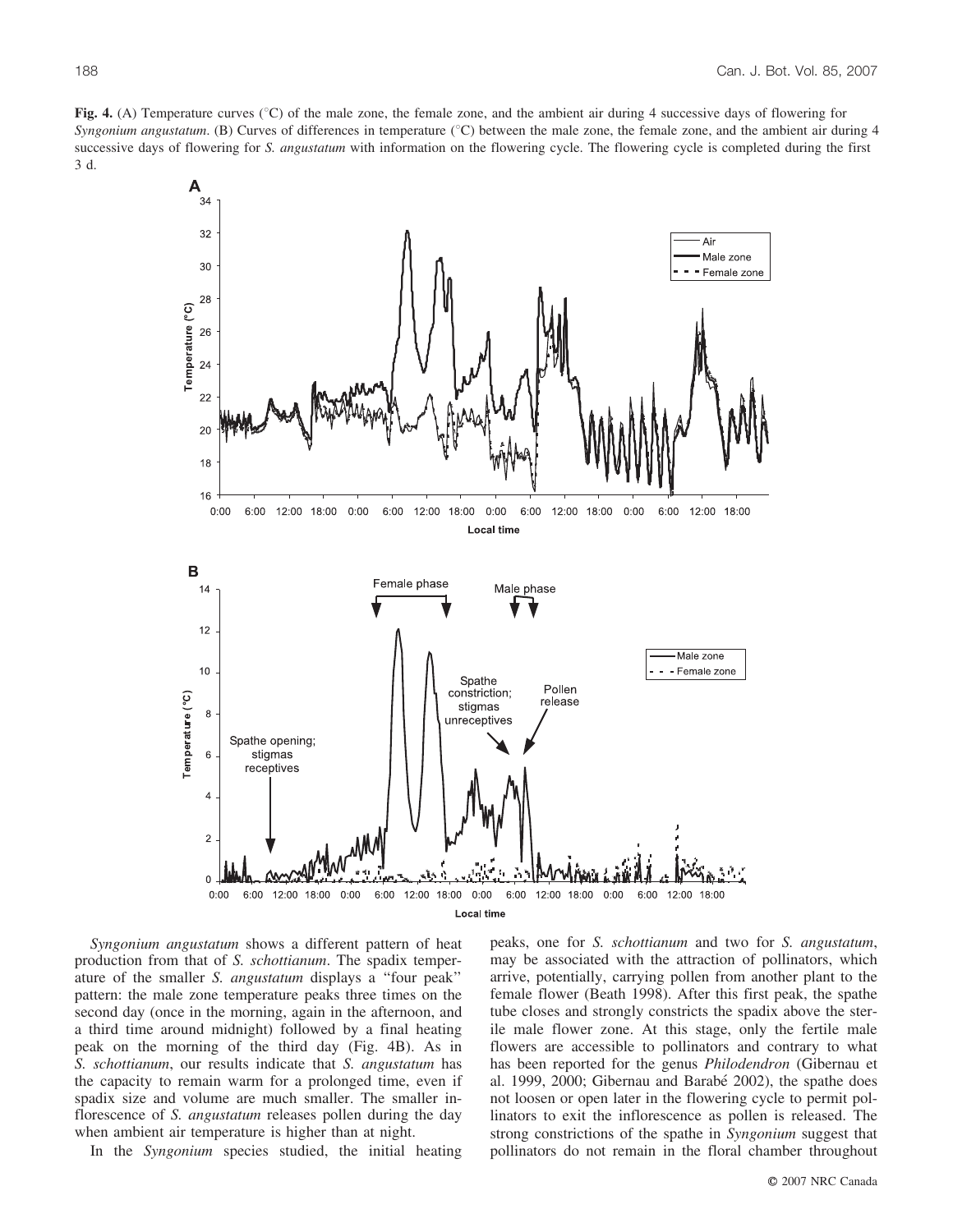**Fig. 5.** Schematic representation of the thermogenic cycles of *Caladium bicolor* (Maı´a and Schlindwein 2006), *Alocasia macrorrhizos* (Ivancic et al. 2005), *Philodendron melinonii* (Barabe´ et al. 2002), *Syngonium schottianum*, and *Syngonium angustatum*. Day 1 represents the time when insects arrive at the inflorescence.



the whole flowering cycle. Therefore, the *Syngonium* species studied might attract pollinators to the inflorescence a second time when pollen is released, which is consistent with the heating peak occurring in both studied species at the end of the flowering cycle. Another possibility is that pollinators leave the floral chamber before it constricts completely and stay in the bowl formed by spathe constriction until pollen is released.

The genus *Syngonium* belongs to the Caladieae tribe, which contains seven genera, including *Xanthosoma* and Caladium (Mayo et al. 1997; Barabé et al. 2004). When considering the floral cycle, differences appear between *Syngonium* and both *Caladium* and *Xanthosoma*. In the *Syngonium* species studied, the day before the first heating peak (in the morning) (Figs. 3B and 4B), stigmas are moist and supposedly receptive when the spathe opens. Also, at the end of the flowering cycle, the spathe constricts the spadix, preventing access to the pistillate flowers, before pollen is released (Figs. 3B and 4B). In *Caladium* and *Xanthosoma*, these two particularities of the flowering cycle are not present. The opening of the spathe and stigma receptivity in Xanthosoma daguense (García-Robledo et al. 2004) and *Caladium bicolor* (Maía and Schlindwein 2006) begin a few hours before or during the first heating peak, and the spathe does not constrict the spadix before pollen release as in *Syngonium*. Therefore, the flowering cycle of *Xanthosoma* and *Caladium* is different from *Syngonium* and closer to what has been found in the genus *Philodendron*, which is also pollinated by beetles (Gibernau et al. 1999, 2000; Barabé et al. 2002; Gibernau and Barabe´ 2002).

Surprisingly, even if they are not phylogenetically close to *Syngonium* (Barabé et al. 2004), the fly-pollinated genera *Alocasia* (Yafuso 1993; Ivancic et al. 2005) and *Colocasia* (Ivancic et al. 2004) display nearly identical flowering cycles to *Syngonium*. These genera have a flowering cycle beginning with the opening of the spathe and stigma receptivity 1 d before the first heating peak and, before pollen is released, the spathe strongly constricts the spadix thereby preventing access to the female flower zone.

The two *Syngonium* species studied are also different in their respective time of male and female attraction phases. *Syngonium schottianum* attracts pollinators (*Erioscelis columbica* according to Beath 1998) early during the second and third nights of the flowering cycle, but *S. angustatum* attracts an unknown pollinator during daylight. For both species, the two attraction phases (associated with heating peaks) on 2 successive days (during the night for *S. schottianum* and the day for *S. angustatum*) are synchronized and nearly overlap (Figs. 3 and 4), facilitating pollinator movement from male-stage inflorescences to femalestage ones.

When comparing thermogenic cycles of *Syngonium* with